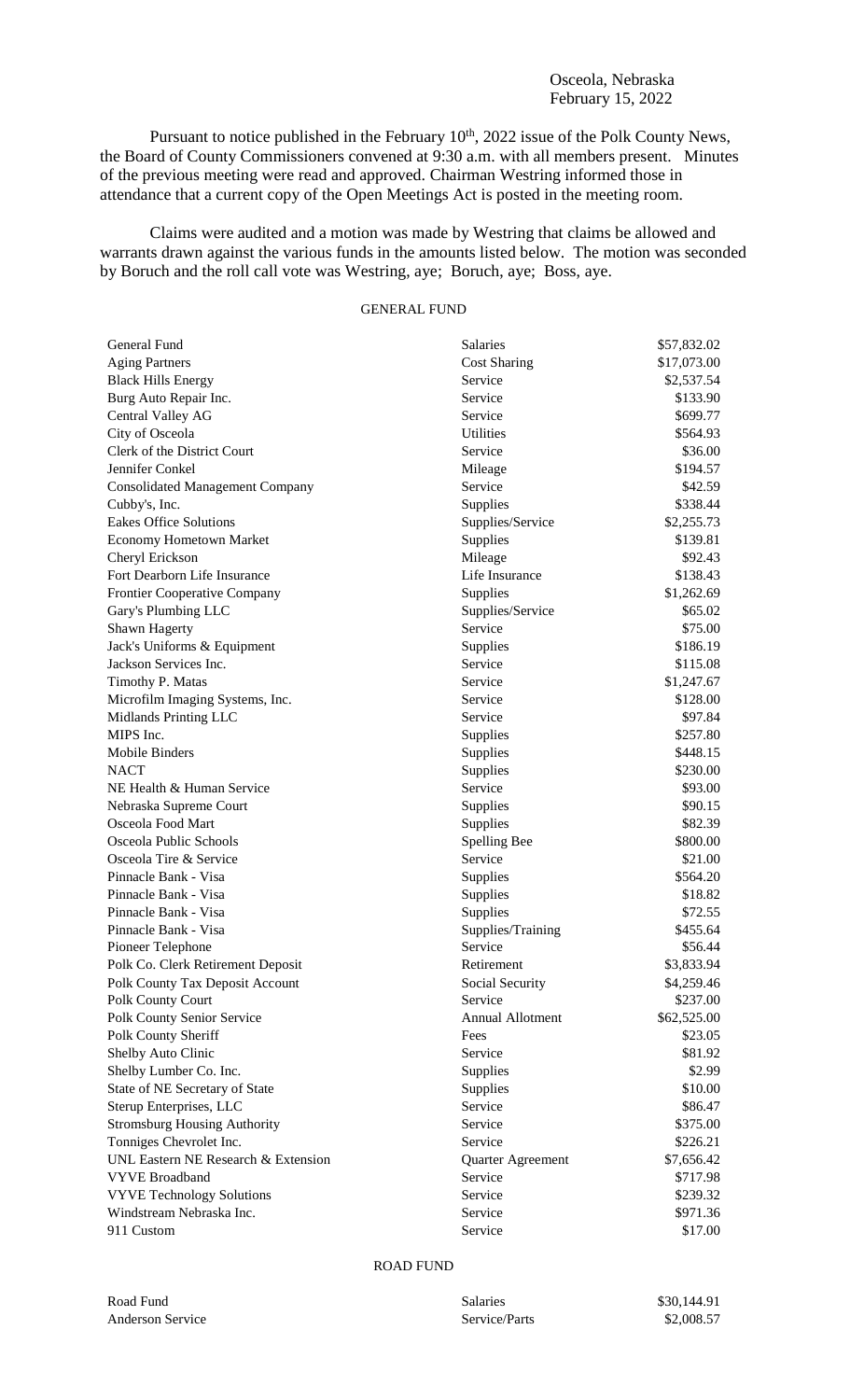| <b>Black Hills</b>                                           | Service                                   | \$425.60           |
|--------------------------------------------------------------|-------------------------------------------|--------------------|
| Tucker Boden                                                 | Reimbursement                             | \$30.75            |
| Burg Auto Repair Inc.                                        | Service                                   | \$440.47           |
| Central Valley AG                                            | Fuel                                      | \$15,806.59        |
| City of Osceola                                              | <b>Utilities</b>                          | \$110.50           |
| City of Stromsburg                                           | <b>Utilities</b>                          | \$333.47           |
| <b>Eakes Office Solutions</b>                                | Supplies                                  | \$5.69             |
| Ericson Cash Hardware                                        | Supplies                                  | \$93.10            |
| <b>Filter Care</b>                                           | Service                                   | \$314.45           |
| Fort Dearborn Life Insurance Co.                             | Life Insurance                            | \$86.71            |
| Frontier Cooperative Company                                 | Supplies                                  | \$1,604.80         |
| Gary's Plumbing LLC                                          | Supplies                                  | \$62.97<br>\$86.80 |
| <b>Island Supply Welding Company</b><br>John Deere Financial | Supplies                                  | \$674.53           |
| Marsden's Auto Clinic                                        | Supplies<br>Supplies                      | \$15.00            |
| Medical Enterprises Inc.                                     | Service                                   | \$75.00            |
| Midwest Service & Sales Co.                                  | Supplies                                  | \$328.39           |
| NMC, Exchange LLC                                            | Supplies/Service                          | \$4,670.96         |
| Osceola Tire & Service                                       | Supplies                                  | \$21.00            |
| Polk Co. Clerk Retirement Deposit                            | Retirement                                | \$1,980.80         |
| Polk County Tax Deposit Account                              | Social Security                           | \$2,283.56         |
| Polk County Health Department                                | Service                                   | \$70.00            |
| Polk Light & Water                                           | <b>Utilities</b>                          | \$97.23            |
| Power Plan                                                   | Service                                   | \$247.20           |
| <b>Rally Auto Parts</b>                                      | Supplies/Parts                            | \$1,683.79         |
| Shelby Lumber Co. Inc.                                       | Supplies                                  | \$77.94            |
| Shelby Welding & Repair                                      | Service                                   | \$1,383.65         |
| Strobel Manufacturing Inc.                                   | Equipment/Service                         | \$948.44           |
| Village of Shelby                                            | Service                                   | \$91.40            |
| VyVe Broadband                                               | Service                                   | \$73.27            |
| Windstream Nebraska Inc.                                     | Service                                   | \$251.71           |
| Zee Medical Service                                          | Supplies                                  | \$602.06           |
|                                                              | <b>SENIOR CITIZEN SERVICE CENTER FUND</b> |                    |
| <b>VYVE Broadband</b>                                        | Service                                   | 306.60             |
|                                                              | <b>INHERITANCE TAX FUND</b>               |                    |
|                                                              |                                           |                    |
| Augie's Auto body Repair                                     | Equipment/Service                         | \$260.00           |
| DAS State Acctg-Central Finance                              | Service                                   | \$488.32           |
| Standard Appraisal Services Inc.                             | Service                                   | \$9,635.00         |
|                                                              | 911 EMERGENCY MANAGEMENT FUND             |                    |
| Midwest Service & Sales co.                                  | Service                                   | \$195.00           |
| Windstream Nebraska Inc.                                     | Service                                   | \$963.69           |
|                                                              | <b>WEED FUND</b>                          |                    |
|                                                              |                                           |                    |
| <b>Black Hills Energy</b>                                    | Service                                   | \$66.10            |
| James Carlson                                                | Reimbursement                             | \$210.00           |
| City of Osceola                                              | <b>Utilities</b>                          | \$79.83<br>\$67.99 |
| <b>Eakes Office Solutions</b>                                | Supplies                                  | \$250.24           |
| Frontier Cooperative Company<br>Gary's Plumbing LLC          | Supplies<br>Supplies                      | \$19.54            |
| <b>NACO</b>                                                  | Registration                              | \$40.00            |
|                                                              |                                           |                    |

The Board approved the collateral pledged by Polk County banks and held in custody by the County Treasurer.

The following fees for the month of January were earned by the various offices and submitted to the County Treasurer. County Treasurer receipts show fees earned were credited to the appropriate county funds.

Jodie L. Roberts, Clerk of Dist. Court \$199.00

The Nebraska Extension in Polk County 2021 Annual Report was reviewed by the Board and approved.